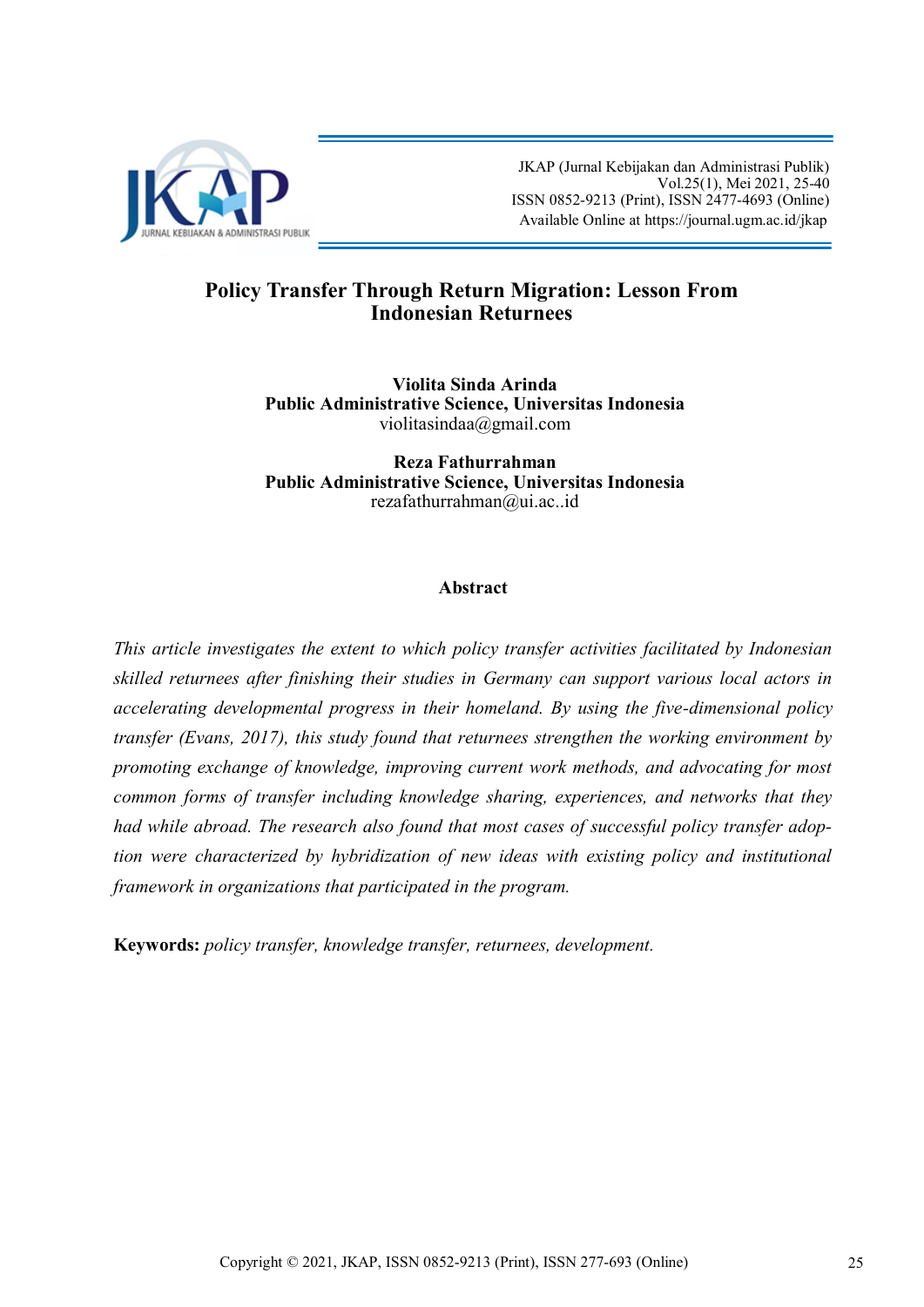## **INTRODUCTION**

The phenomenon of Returning Experts cannot be separated from the globalization, which has lowered boundaries between countries. Globalization involves a wide network of interconnections in economic, cultural, social, and political processes that transcend national boundaries (Yalcin, 2018). Moreover, globalization has also created an opportunity for enabling Indonesia to obtain a substantial assistance from international donor agencies to support the government operations and accelerate national economic growth. One of the donor agencies, The Federal Ministry of Economic Cooperation and Development Germany (BMZ) provides supporting services tailored to the needs of individual governments and organizations in developing countries, including Indonesia, particularly to implement specific development projects (BMZ.de, 2019). Indonesia and Germany have for long forged collaboration in the provision of financial assistance as well as exchange of knowledge and ideas.

German Federal Ministry for Economic Cooperation and Development (BMZ) has so far extended approximately 37 million euros in grants to Indonesian government and other institutions (GIZ.de, 2019). Within this context, *The Deutsche Gesellschaft für Internationale Zusammenarbeit* (GIZ) plays an important role in supporting BMZ to channel development assistance to foreign countries, including Indonesia. Among others, GIZ has been facilitating since 1980s the return of former students and workers in Germany to their countries of origin under a Returning Expert program (also known as CIM's Returning Expert Program) that fosters the transfer of knowledge, skills and experience in home countries. Through the program, GIZ aims at supporting development countries by enhancing technical and institutional capacity to implement activities and programs that are related to achieving sustainable development goals (SDGs). Therefore, the beneficiary countries of GIZ services are expected to gain valuable advantages from their global experience, as well as from a network of experts on project sustainability (GIZ.de, 2020).

One of the key instruments employed by GIZ to support development projects and programs in Indonesia is through policy transfer activities. Policy transfer is a deliberate activity to support the development of policies that is action-oriented and dynamic in the exchange of policy knowledge related to administrative or institutional arrangements from one time/place to another time/place (Evans, 2017; Minkman et al., 2018; Stone, 1999); Furthermore, emphasize the focus of policy transfer on the exchange of ideas, policies, and policy instruments between various political systems around the world (Bulmer et al., 2017). (Stone, 1999) argues that policy transfer concept facilitated the emergence of a solution to the concern shared among policy makers about the need to improve the quality of decision making through the search for comprehensive policy process and practices in other countries.

Considering the above-mentioned defini-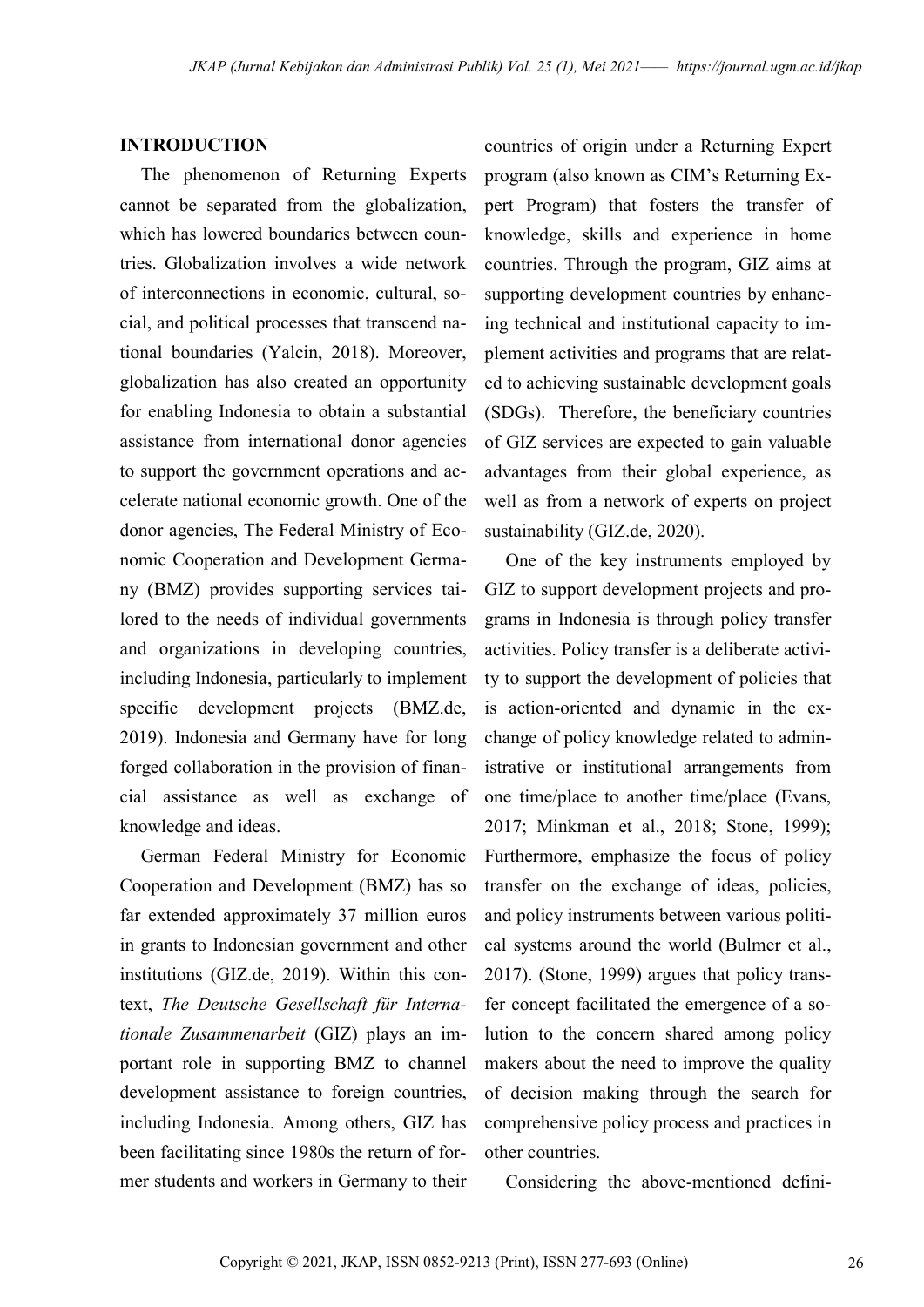tions, policy transfer plays an important role in the policy making process through policy learning. This is consistent with the argument stated (Haas, 1992) that policy change cannot occur without learning. In that respect, Haas defines knowledge-based policy as a set of causal recipes that are encapsulated in "scientific knowledge". Such knowledge (at the level of a central government agency) is based primarily on quantitative data that are sourced from professional organizations or policy specialists. Subsequently, knowledge from specialists, is transformed into consensual knowledge, a process that makes it generally accepted. On the same note, Dunlop (2009) explains that policy transfer is closely related to the concept of policy learning, with levels of learning influencing policy change or movement from one context to another (Dolowitz & Medearis, 2009). The importance of studying a policy lies in lessons it provides for policy makers, which in turn influence whether to implement the policy (Park et al., 2014).

At the practical level, decried on the policy transfer programs for the ahistorical, concept of policy transfer (Stone, 1999). She criticized the difficulty of timing the knowledge transfer policy. There are also no best practices on implementing policy transfer for implementers of the policy to use as reference in planning and executing their work. Stone also argues that policy transfer and sharing policies in many countries fail to achieve their objectives because of poor program design and timing of policy implementation. Furthermore, much of the previous literature on policy transfer assumes that half of the transfer relationship involves state actors and that the process is very reliant on the involvement of official actors. This is a direct consequence of laying strong emphasis on that the "policy transfer" rather than the "transfer" process (Stone, 1999). In brief, the policy transfer is expected to not only facilitate the transfer, but most importantly knowledge sharing between institutions/countries that provide and receive training.

Assessing the work of the Center for International Migration and Development organization (CIM) provides important insights into the implementation of policy transfer that GIZ provides to the government of Indonesia. CIM is a joint collaboration between GIZ and the German Federal Employment Agency. CIM is a source and place where experts from the European Union and outside Europe who have settled in Germany and those in developing countries. CIM provides a network for experts who have migrated to Germany, live in the European Union (EU) and outside EU countries as well as those living in developing countries support development in their home countries. Besides, CIM, also provides advice to individuals and policymakers on migration issues (cimonline.de, 2019).

CIM has three main programs inter alia, Diaspora Experts, Integrated Experts, and Returning Experts. The focus of this research is on the CIM Returning Experts' program. The term Returning Experts (experts who return to their homeland), hereinafter referred to as re-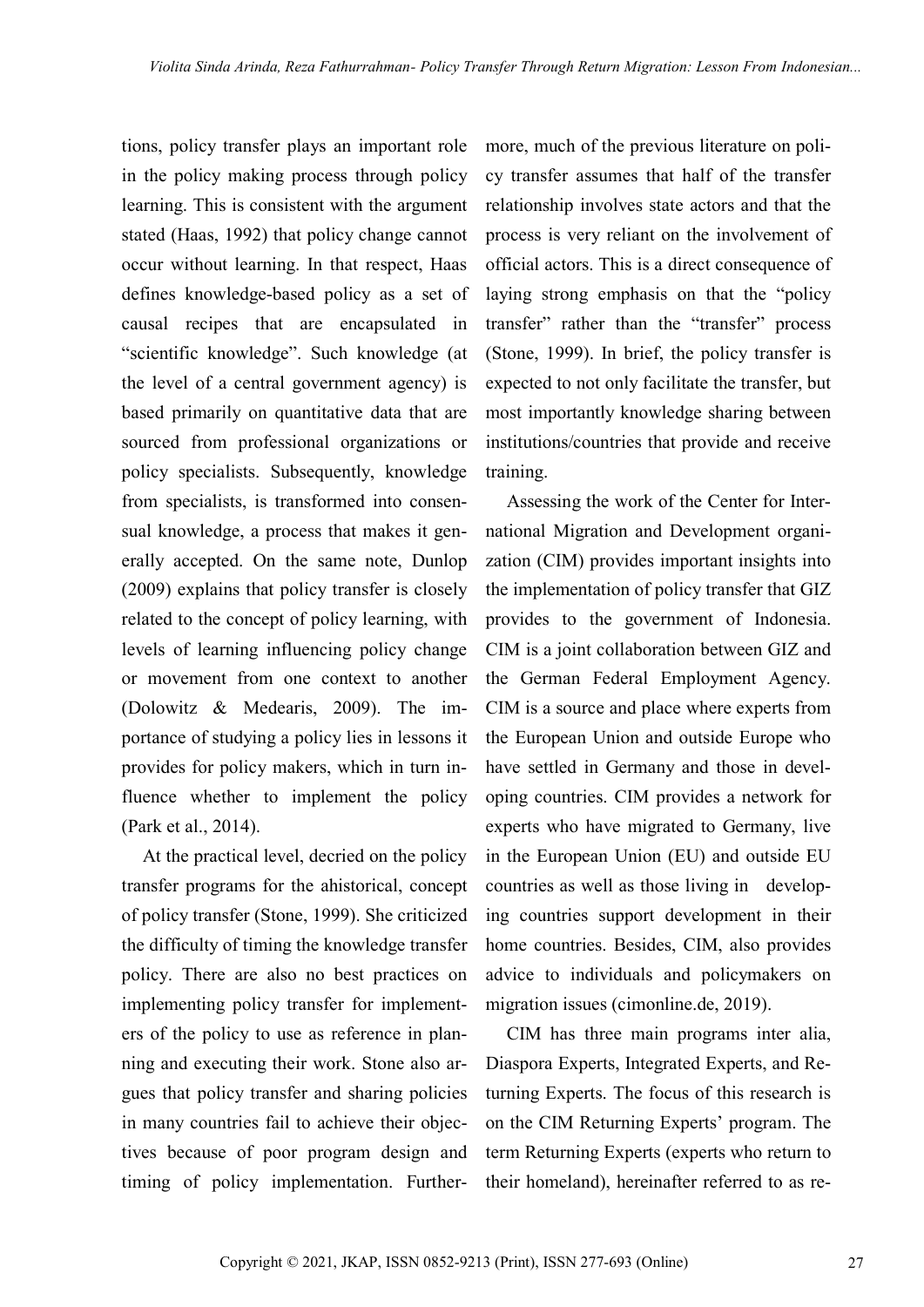turnees, is used for those who have acquired technical or managerial skills through S1/S2/ S3 studies or have worked in Germany. The experts are expected to use their knowledge and expertise in their home country, in this case Indonesia, upon leaving Germany. CIM provides all the support returnees require to return to their home country. The support ranges from finding a suitable job through forging a network of contacts in the country of origin upon their returning home.

The CIM Returning Experts' program focuses on promoting development through knowledge transfer in certain fields (Cimoline, 2020a), which CIM achieves through recruiting experts who are nationals of partner countries who have studied or worked in Germany and are assigned to their home country. The aim of the program is to identify the right positions for returnees, where the latter are expected to use their expertise, knowledge, experience, and contacts they have in their home country.

According to (Chen, 2008), China has been implementing a similar program that is called China returnees. The program adopts a reverse brain drain policy by taking measures to attract Chinese experts who have been working abroad to return and assist China in transferring technology and contributing to industrial improvement and development. The policy has generated benefits for the country, including making contribution to the increase in number of startups and industries in China (Chen, 2008).

The CIM Returning Experts program sup-

ports returnees who are German alumni to make knowledge transfer efforts to institutions where they work in Indonesia. As regards the program's history, CIM (Center for International Migration and Development) was established in 1980s and has supported about 15,000 Returning Experts worldwide. In 1996, the CIM Returning Experts Program was established in Indonesia. Today, CIM 4600 members and alumni who are spread in different regions of the Country (Interview with Ibad, CIM Coordinator, 2020). Thus, based on the number of Indonesians who are members of CIM, the country contributes nearly 1/3 of the total number of Returning Experts worldwide. Based on CIM database, the returnees' program has facilitated the return of about 340 experts during 2011-2020 period. The experts are working in various sectors in various parts of the country (CIM, 2020). As of July 2019, Indonesian returnees are employed in various sectors, including academia, the government sector, nongovernmental organizations (NGOs), and the private sector. However, the highest percentage of returnees (44%) works in academia, followed by government sector (42%). Meanwhile, the private sector and nongovernmental organizations (NGOs) employ the lowest percentage of returnees (7%).

The establishment of the returnees' program was initially aimed at reducing unemployment. However, with time CIM has been managed professionally turning it into an important contributor to the development of social, economic, political, sectors among oth-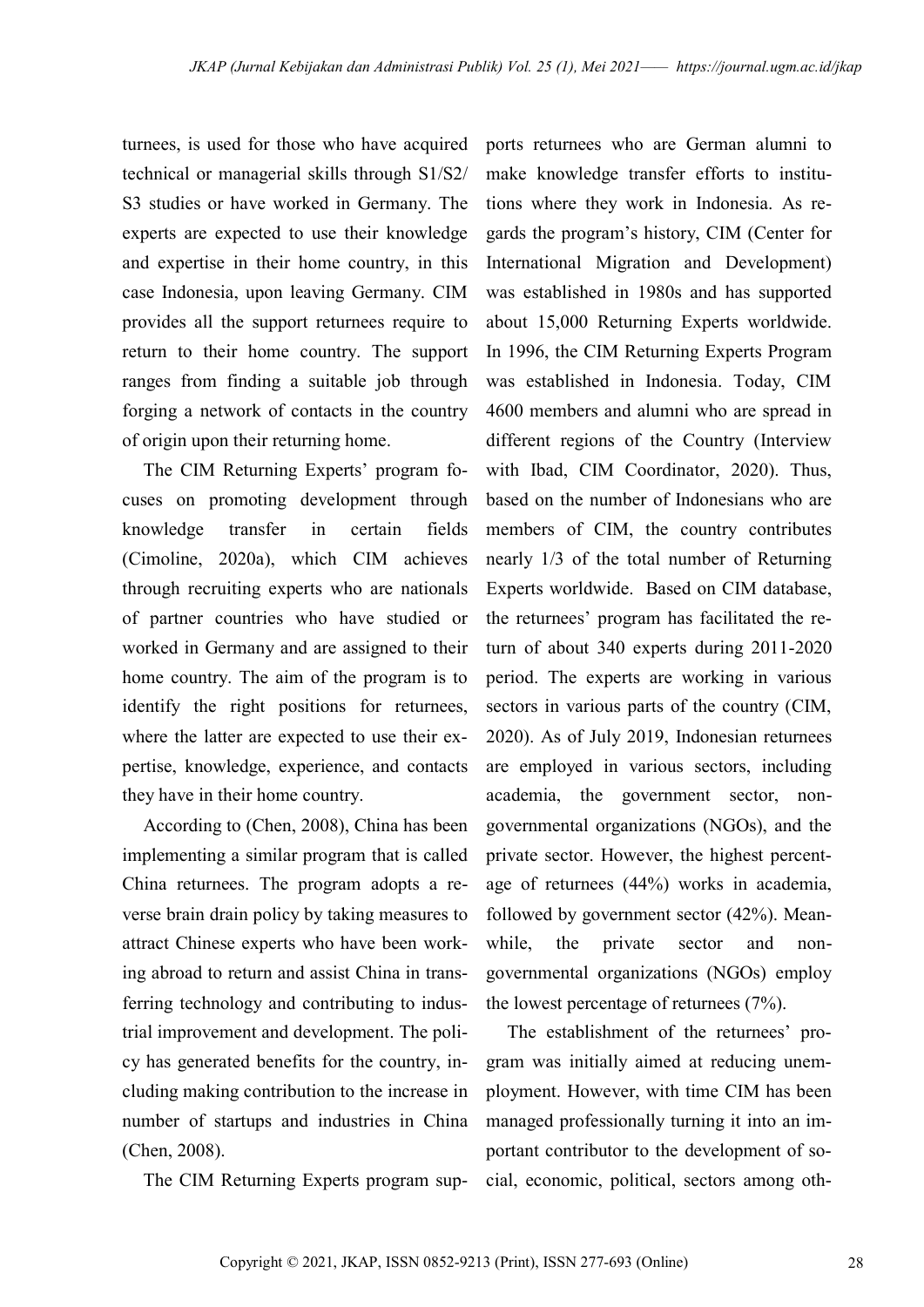ers. As regards Indonesia, the main goal of the program initiation was to enable the country to benefit from the expertise of Indonesian migrants in varies fields toward supporting the country's development. CIM's philosophy and values on knowledge sharing and transfer are embodied in CIM Returning Experts program (Interview with Ibad, CIM Coordinator, 2020). Experts gain experience and knowledge while in Germany, which can contribute to the development of the countries of origin (Indonesia). Knowledge transfer is also in line with CIM's mission promoting development through knowledge transfer. Returning experts have specialized knowledge, experience, and expertise they can transfer making use of contacts they have to their home country (Indonesia).

The CIM Returning Experts program is considered to have an edge over similar programs implemented by donor agencies because of the purpose, methods and approaches used in achieving its goals. CIM approach is to focus on developing human resources by facilitating the returning of individuals who have acquired technical or managerial knowledge and skills in Germany to their home countries. The existence of this program is expected to help developing countries in solving development problems in countries of origin of experts as well as efforts on improving the performance of public sector organizations.

This article investigates the extent to which policy transfer activities facilitated by Indonesian skilled returnees after finishing their studies in Germany can support various local actors in accelerating developmental progress in their homeland. While there is a lot of previous research on returnees, not much has specifically focused on the role of Returning Experts from Germany in the development of countries of origin of students, who studied and acquired expertise in Germany. Moreover, this research improves our understanding on the roles of Returning Experts as a key policy transfer actor, which remains underexplored within the literature on policy transfer. The research results are expected to support the policy transfer processes which accommodate the uniqueness of Indonesia's social, economic, and cultural conditions.

#### **METHODS**

The research was based on a mixed method research design, which was implemented by using blended data collection techniques that included online questionnaires and conducting in-person in-depth interviews. The theoretical underpinning of the research was drawn from the five-dimensional policy transfer framework proposed (Evans, 2010). The five policy dimensions include Agents of policy transfer, Forms of policy transfer, Processes of policy-oriented learning, Barriers to policy-oriented learning, and Outputs from the process of transfer.

Data collection took 10 days from July 13, 2020, to July 22, 2020. Respondents included 31 individuals who were selected at random from a list of alumnae who have been active in the CIM Returning Experts program for the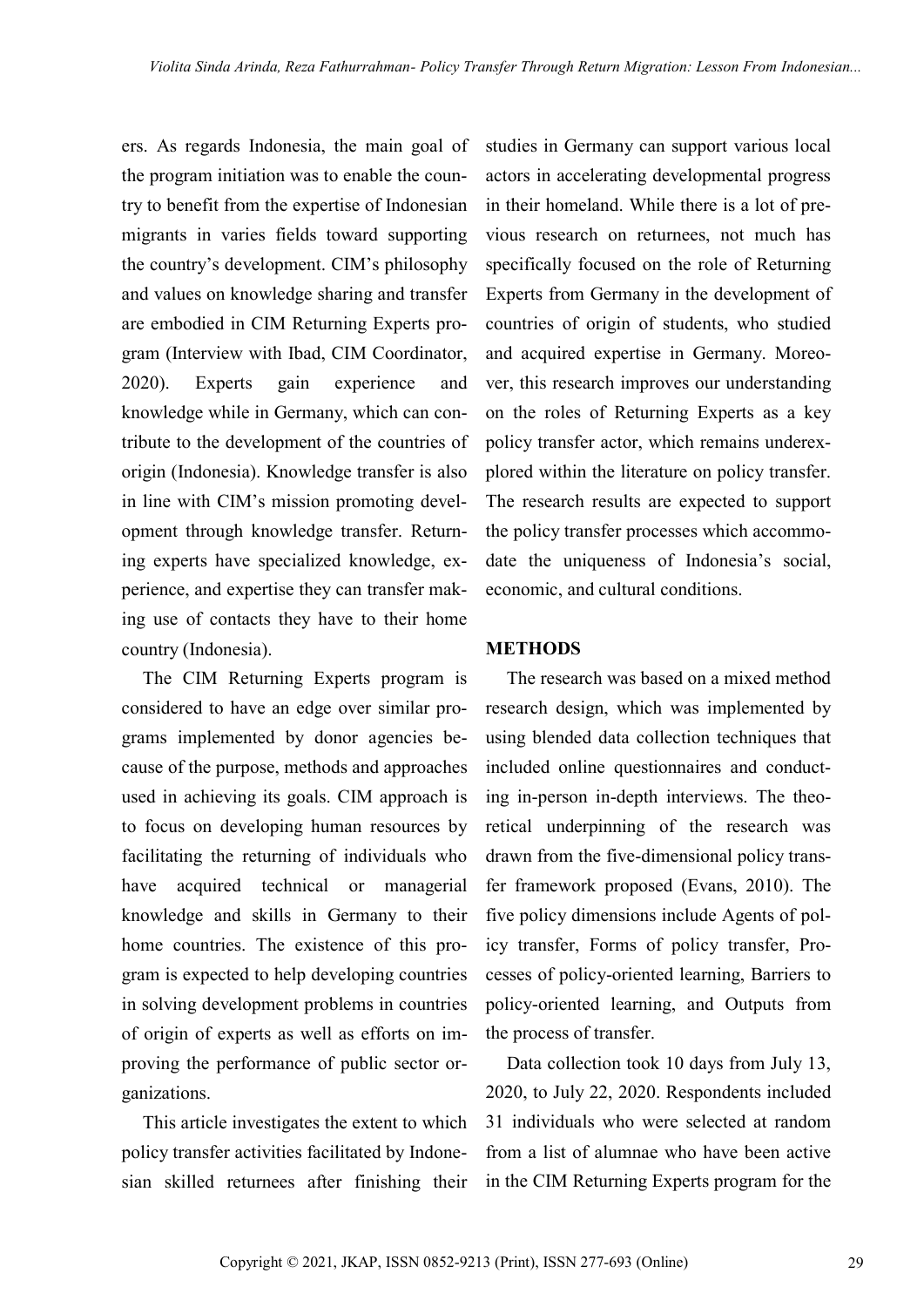past 10 years and employed in public sector organizations (population = 300 people). Data analysis involved description analysis and conducting Four-column analysis of the interview data (Saldana, 2015).

### **FINDINGS AND DISCUSSION**

This subsection presents analysis results of Evans (2010) five-dimensional policy transfer framework, including Agents of policy transfer, Forms of policy transfer, Processes of policy-oriented learning, Barriers to policyoriented learning, and Outputs from the process of transfer.

In *the first dimension* of **"Agents of Policy Transfer"**, Evans (2010) recommends that study of policy transfer analysis should be limited to actions that oriented towards deliberate learning, that is what occurs consciously and generates policy action. The definition constitutes construction of policy transfer as a potential causal phenomenon: a factor that fosters policy convergence. Thus, the criteria for identifying transfer policies are: (1) identifying transfer agents and the policy belief systems that they advocate; (2) identify and determine resources they bring to the learning process; (3) determine the role they play in transfers; and (4) determine the nature of the transfer which the agent intends to make (Evans & Davies, 1999).

With regards to agents/actors in policy transfer, literature on policy transfer identifies at least eight main categories of transfer agents, inter alia, politicians,; bureaucrats,; Think-tanks,; knowledge institutions, academics, and other experts,; pressure group; global financial institutions,; international organizations,; and supranational institutions (Evans, 2017).

Based on previous research on policy transfer, the dimension of agents of policy transfer is crucial to understanding policy transfer performance. Results showed that all the returnees considered Germany as the source of the ideas and materials returnees used in the policy transfer process. However, Germany was not the only source ideas and materials, which returnees used and adopted during their participation in the policy transfer program, but also private and public sector agencies in Indonesia and other countries. Subsequently, returnees merged the ideas from various sources to create a change project that connects and links them to the United Nations sustainable development goals (SDGs). This is because all CIM work is connected with efforts to support the implementation of SDGs.

All CIM programs are driven by the main goal of promoting the positive impact of migration and global labor mobility on the development of countries of origin (Cimoline, 2020a). This is a notion that Immanuel, who is one of the returnees, and works in the Ministry of Trade, corroborates. Germany in general and Universities where returnees undertook their studies, are the key sources of ideas that returnees adopt and use during their involvement in the policy transfer program. More aptly, according to Immanuel (Interview with Immanuel, Returnees from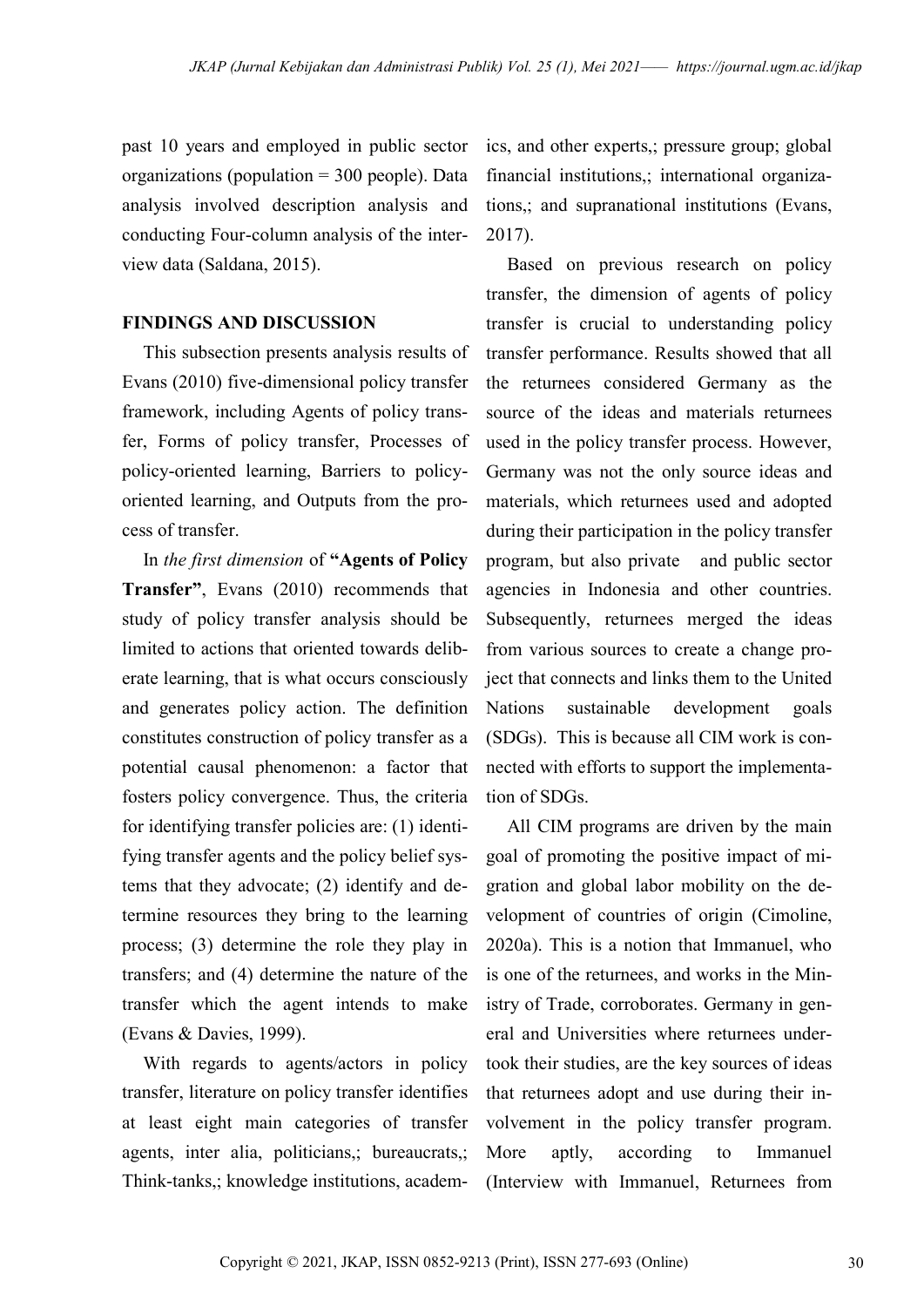the Ministry of Trade, 2020), Ideas which expert returnees use and adopt in their work are based on in the education system organization, the way professors teach, and students learn, and way of life in Germany with GIZ limited to facilitating the process. In other words, GIZ does not influence on policies that CIM expert returnees support or recommend in their countries of origin (Interview with Barliana, Portfolio advisor GIZ, 2020). Neither the Germany government nor GIZ conduct any policy advocacy for CIM expert returnees to adopt while serving in various roles in public sector organizations in Indonesia.

As regards for returning to Indonesia and participating in the CIM Returning Experts program, more than 50 percent of respondents acknowledged the desire to contribute to Indonesia's development through sharing their knowledge and skills. However, other reasons some respondents gave for their participation in CIM expert returnees programs included the desire to be close to family and friends, applying knowledge learned in universities in places of work, gaining practical experience, and meeting the obligation to return to Indonesia as stipulated as one of the scholarship requirements. In an excerpt of an interview with, Rudi who participated in the programs and is an academic in Syiah Kuala University, being a civil servant, he was obliged to return to Indonesia after completing his studies in Germany. Another reason for participating in the program was the desire for returnees to use CIM expert returnees programs as a forum to foster their access to financial resources, tools and equipment they use in their work, and strengthen networking opportunities (Interview with Rudi, Returnees, and academics from Syiah Kuala University, 2020).

Agents/actors involved in the CIM expert's returnee program are supposed to have supervisors who may be drawn from organizations where they are employed or other organizations. Based on the results of the study, more than half of the respondents opted to choose agents/actors that were directly involved in the policy transfer process as their direct supervisors. Other agents/organizations that were involved in the policy transfer process, hence could serve as supervisors of participants in CIM policy transfer program, included academics, bureaucrats, international organizations, think tanks, partner organizations abroad, NGOs, schools, community groups, colleagues at work, and professional associations.

Participating organizations in CIM expert returnees' program, formed what Ibad who was the CIM Coordinator, called a quadruple helix that comprised, academia; the government (public sector), including local governments (Interview with Barliana, Portfolio advisor GIZ, 2020),; the private sector; and civil society organizations (CSO). All stakeholders of the program were adhered to principles and work in line with the mandate of the program (Interview with Ibad, CIM Coordinator, 2020).

Agents /actors contributed various resources to the policy transfer process. Nonetheless, contributions that agents/actors made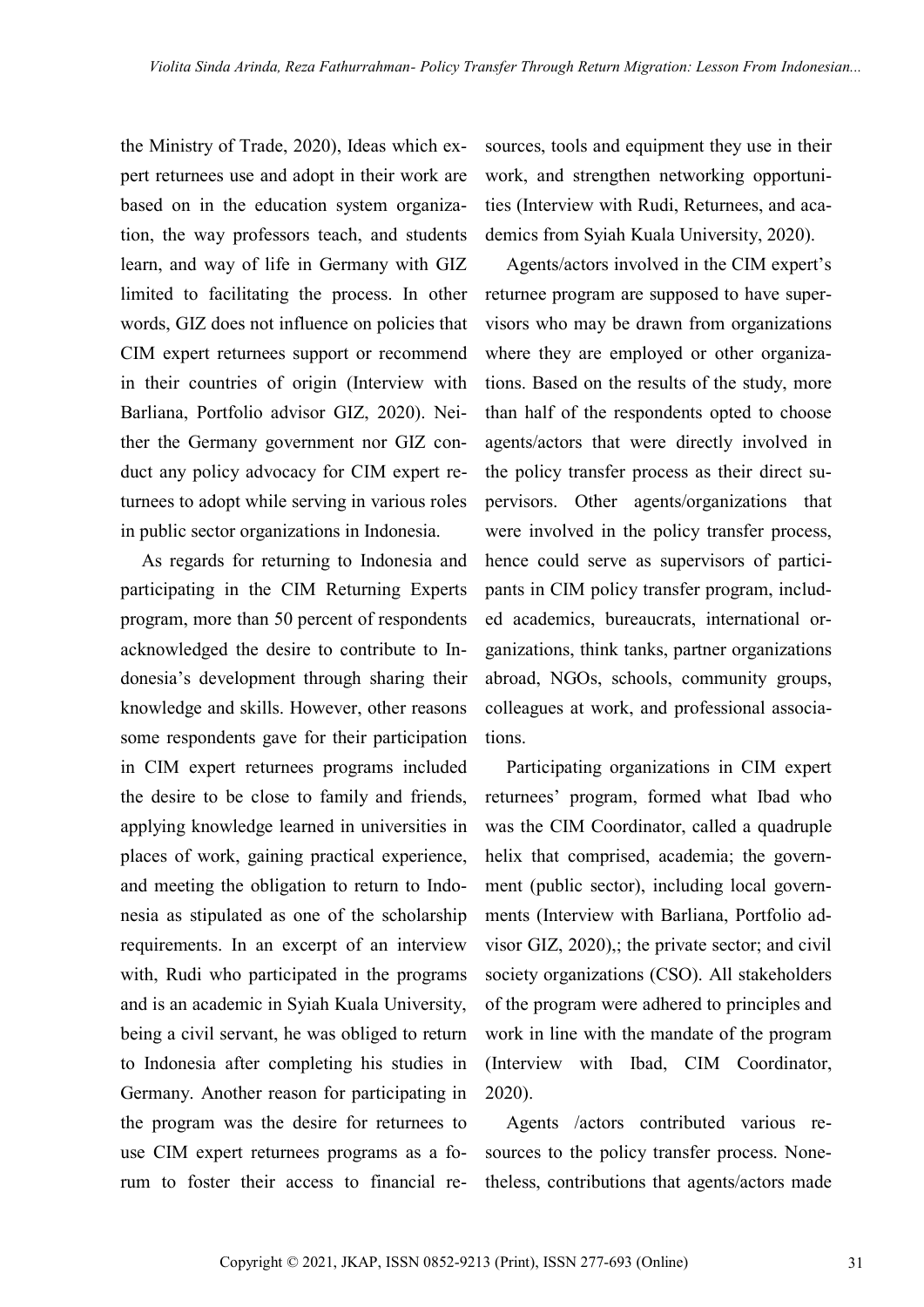to the program could be categorized broadly into two groups. *First,* resources which individual Returning Experts gave to the agency where they work. Based on research results, all returnees considered knowledge and competences they have as their main contribution to organizations where they work. The knowledge and skills that expert transferred to places of work provided the connection and link between the work they were doing in their organizations and SDGs, which is one of the underlying goals of CIM expert returnees program (Cimoline, 2020b).

Meanwhile, some of the respondents considered networks, equipment support, financial support, and other resources related to German industrial management systems and mentoring as key resources expert returnees contributed to the policy transfer process during the CIM expert returnee program. This was corroborated by Immanuel who is an employee in the Ministry of Trade who considered contributions of returnees to the program not only limited to science knowledge but also teaching methods that participants experienced while studying in Germany Universities, experiences during their stay in Germany and research networks. One example that Immanuel cited is the research collaboration between the Ministry of Trade (Indonesia) and a certain Germany research institute (Interview with Immanuel, Returnees from the Ministry of Trade, 2020).

*Second*, networks, competency improvement programs (workshops/training), funding support, and equipment support, were the other resources that actors/parties involved in the program, including organizations where returnees were employed and CIM contributed to the program. Ibad, who was one of the respondents acknowledged that CIM provided various facilities for returnees including finding jobs, supplementary remuneration that ensured decent standard salaries, work equipment, networks, and training. The training which CIM provided to expert returnees was in two forms, inert alia, mandatory form (compulsory) and optional. Mandatory training comprised learning technical skills, managing development for results, and other usual program training on programs phases and evaluation dynamics including input, process, output, outcome, and impact. Case in this respect, CIM focused on activities that required the contribution and transfer of returnees' knowledge and expertise (Interview with Ibad, CIM Coordinator, 2020).

Meanwhile, based on the experience of Tedi, who is a returnee working in Ministry of Energy and Mineral Resources, resources which places of work for returnees contributed to the program included providing opportunities for returnees to have exposure to experience of working in mining companies, interact with prospective mining inspectors, and also government related agencies that related to mining activities. In addition, places of work also entrusted returnees with trust and responsibility to do their work (Interview with Tedi, Returnees from the Ministry of Energy and Mineral Resources, 2020).

*The second dimension* is **"The Form of**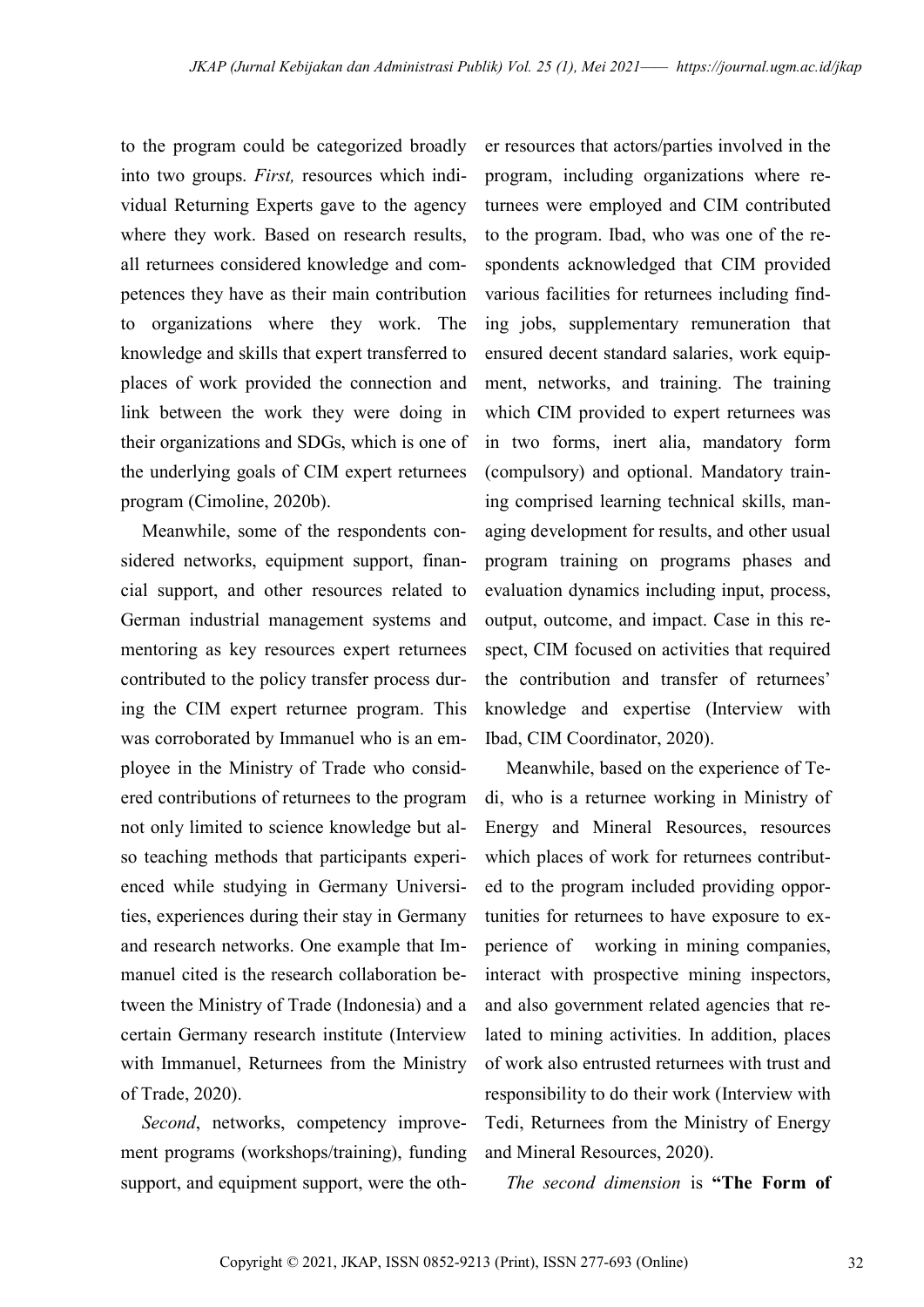**Policy transfer"**. Policy analysts use the policy transfer approach as a generic concept that includes different claims about factors that influence the engagement of public organizations in policy learning. In general, policy transfer analysts consider the process to consist of three forms of transfer, including voluntary transfer; lesson drawing, policy learning or negotiated transfer (three concepts that can be used interchangeably); and direct coercive transfer (Evans, 2010).

Understanding this dimension is crucial for determining the relevancy of the policy transfer to interests and requirements of institutions where the returnee are employed. Based on the results of the study, most respondents contended that organizations where returnees were employed were more receptive to ideas and lessons proposed in the policy transfer program if the ideas were relevant and in line with their work and delivered through negotiations. This notion was corroborated by Rudi, who is an academic in Syiah Kuala University and a participant in CIM expert returnees' program. The UPT library, Syiah Kuala University accommodated ideas which Rudi as a participant in the CIM expert returnes program on condition that there were not imposed by delivered through negotiations and did not contradict existing regulations (Interview with Rudi, Returnees, and academics from Syiah Kuala University, 2020).

A similar argument is discernible in a statement by Ocasa, who is also a returnee and participant in CIM expert returnees' program. Central Java provincial government

welcomed ideas/lessons, which returning experts proposed toward improving the local government environmental protection agency as long as they were delivered through negotiations and such ideas did violate existing regulations, principles and procedures of local government bureaucracy (Interview with Ocasa, Returnees from the Central Java Provincial Government, 2020). A similar argument can be construed from comments by Tedi, who is also a returnee working in the Ministry of Energy and Mineral Resources. The ministry, Tedi argued, accepted ideas /lessons proposed selectively through a negotiated transfer process. One of the ideas related to technical guidelines for mining companies. Results of discussions that involve various actors reached the conclusion that adoption of ideas/lessons that were proposed had to be conditional on taking into consideration and the condition of the mining sector in Indonesia in general and the state and condition of mining companies in Indonesia, especially small and medium companies in particular.

Another point that returnees emphasized that influenced acceptability of ideas/lessons proposed by program participants was the condition that the adoption process as not imposed but voluntary nature of the adoption. The voluntary nature of ideas /lessons is considered especially important for academia and researchers. Teaching methods, and other knowledge that are proposed can only be adopted if the lecturers /researchers consider them relevant and useful to teaching and research work of the program participant in the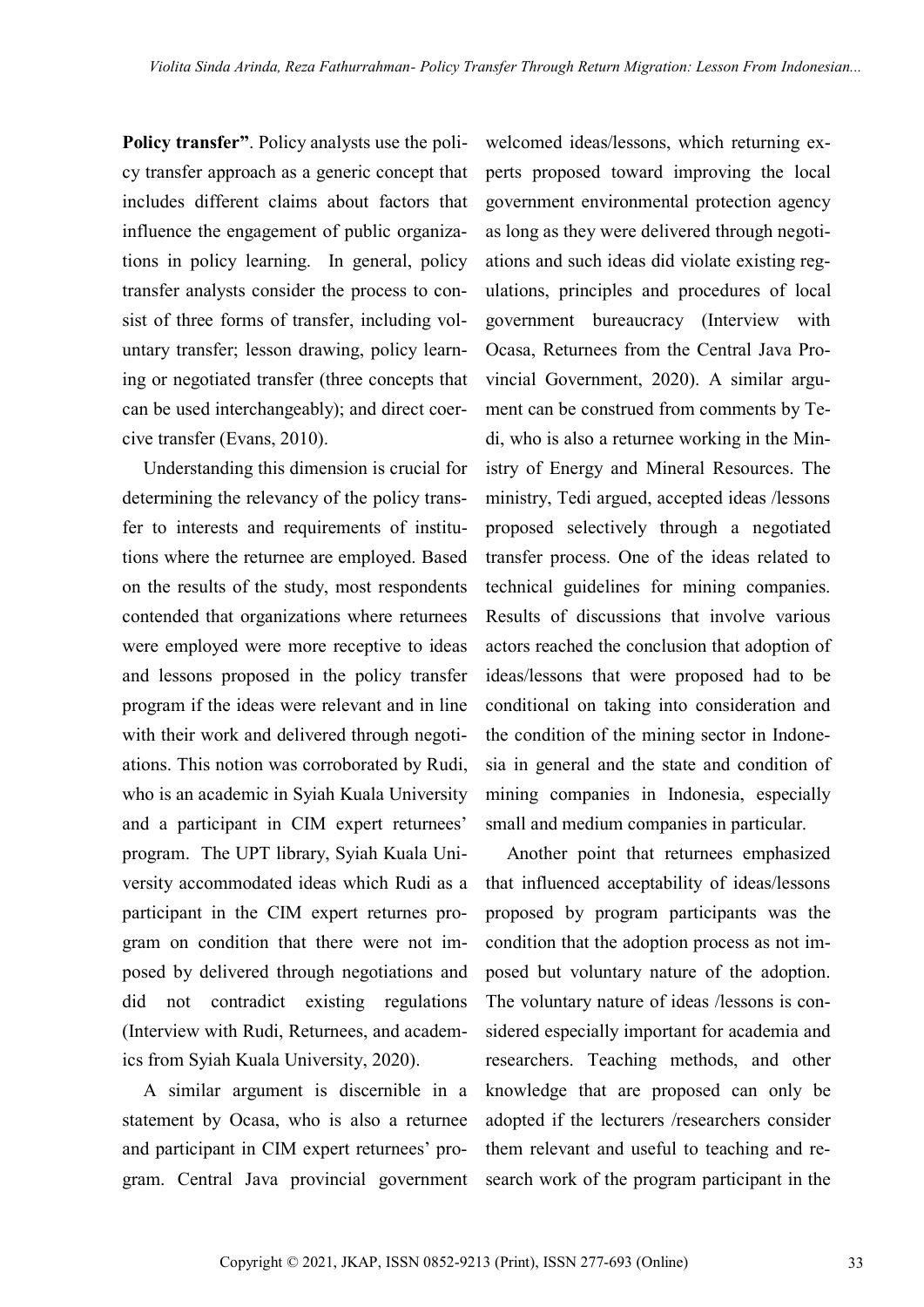University or other institutions of advanced education (Interview with Rudi, Returnees, and academics from Syiah Kuala University, 2020).

*The third dimension* is "Processes of policy -oriented learning". Four distinct processes of policy-oriented learning emerge from the transfer process (Evans, 2017). Copying policies, programs, or institutions of a government organization without modification is the first and rare form of policy-oriented learning. Second, competition, whereby government organizations acknowledge and recognize the need to adopt a foreign policy, program or an institution to improve quality standards of a domestic policy, program, or institution. One good example in this regard was the adoption of UK public service quality standards by Australia in designing the country's public service digitalization policy (Dunleavy et al., 2015). Third, Hybridization, this is most typical form of policy-oriented learning. This involves combining program elements and arrangements to develop policies that are relevant, pertinent, and appropriate to the needs of program recipients (Evans, 2017). Fourth, inspiration which involves ideas that emerge from fresh thinking of policy issues that aim at fostering policy change (Chapman, 2006). The relevancy of the approach lies in the fact that it fosters combination of ideas/lessons that returnees propose with organizational context and culture.

To be relevant and appropriate to the Indonesian context, teaching approaches and methods that expert returnees learnt from

their experiences while studying in Germany, can be proposed for adoption in Indonesian educational institutions with modifications that take into account differences in teaching and learning conditions that in turn are influenced by the goals, objectives and principles of the educational system. The education system is influenced by the country's social, political (ideology), economic and cultural context (Interview with Rudi, Returnees, and academics from Syiah Kuala University, 2020).

Nonetheless, there are cases the policies that were adopted were inspired by ideas/ lessons that expert returnees proposed which were used to modify existing policies and institutions to improve the quality and organizational performance. Policies that were adopted in the Ministry of Trade, and Central Java province, were for example in part, based on ideas/lessons, which participants of the CIM expert returnees' program proposed (Interview with Immanuel, Returnees from the Ministry of Trade, 2020). Such ideas were combined with organizational conditions and requirements and needs, knowledge, conditions of the community, and the local environment (central Java province (Interview with Ocasa, Returnees from the Central Java Provincial Government, 2020)) to inform the design and development of policies that were both relevant and appropriate to the needs and condition of the organization. Some respondents contended that ideas/lessons. This happened to be the case where ideas/lessons that were proposed were in line with organizational requirements and institutional condi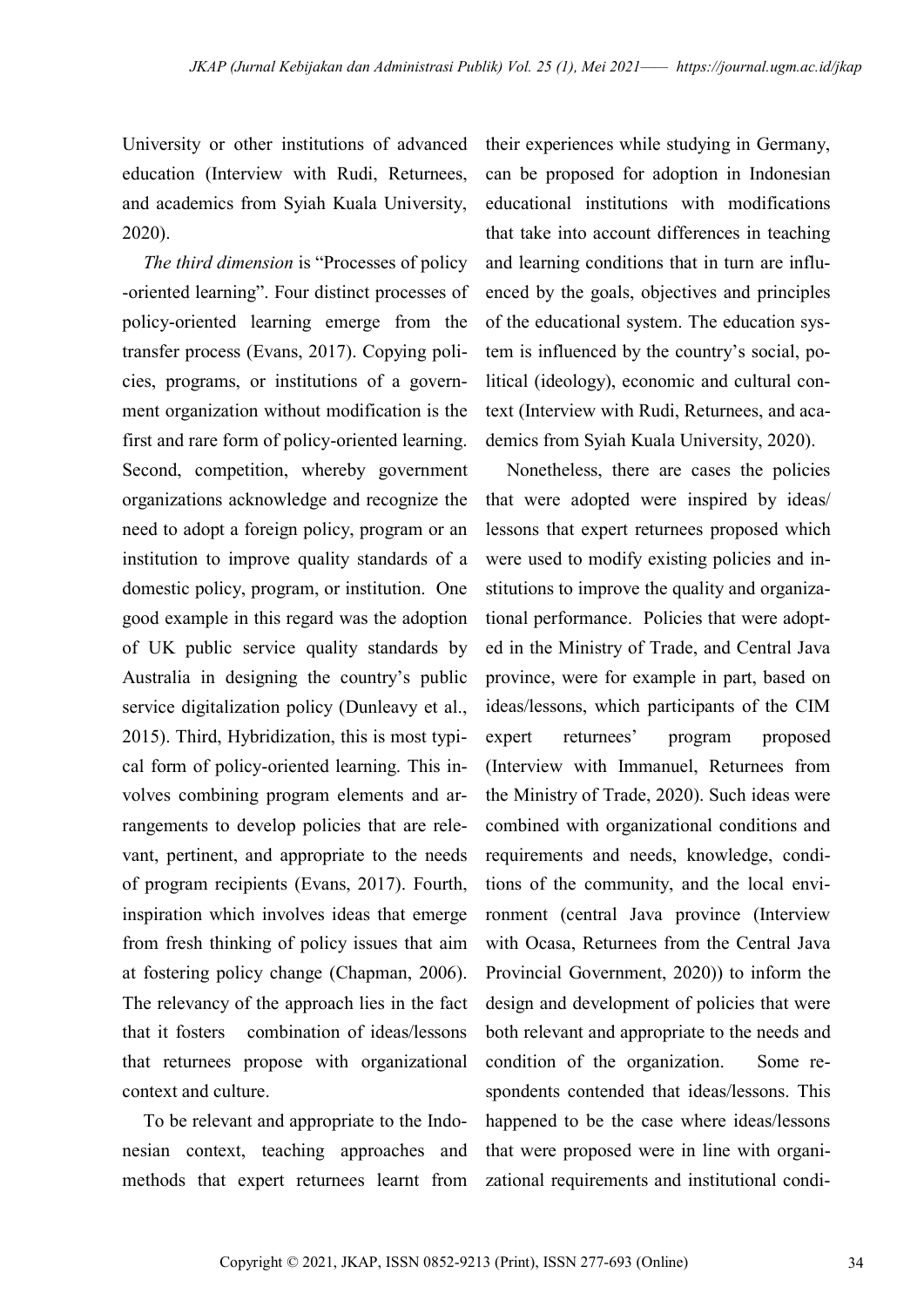tions that obviated the need for modification.

*The fourth dimension* is "barriers to policyoriented learning". Evidence of policy transfer is only discernible from its implementation. Based on a meta-analysis study, three sets of variables influence policy transfer (Evans, 2017), including: "cognitive" barriers in the pre-decision phase, "environmental" barriers in the implementation phase and "domestic public opinion".

Based on research results, one of the key factors that influenced acceptance of ideas/ lessons was the extent to which the organizations where expert returnees worked had a welcoming culture to new ideas/lessons as well as individuals with varying personalities. Acceptance of ideas/lessons in this context is not limited to providing employment to expert returnees but also ensuring the positions returnees held were vested in sufficient authority and responsibility to support the policy adoption and improvement process (Interview with Immanuel, Returnees from the Ministry of Trade, 2020). In addition, receptibility of ideas/lessons by working colleagues in organizations where expert returnees worked, also influenced the effectiveness of the program. Based on results of the study, colleagues in organizations where expert returnees worked were not resistant to ideas and lessons/ knowledge that program participant proposed. This in part because such ideas /lessons generated benefits to organizational working environment, business process and other aspects that enhanced performance.

A good example of this was the acceptabil-

ity of educational equipment (robots) by Syiah Kuala University, which expert returnees contributed to the University in their capacities as participants in CIM expert returnee program. Organizations and colleagues did not hamper the adoption of such equipment because of the contribution they made toward improving the learning process, and by extension, organizational performance (Interview with Rudi, Returnees, and academics from Syiah Kuala University, 2020) such as technical guidelines (Interview with Tedi, Returnees from the Ministry of Energy and Mineral Resources, 2020).

Nonetheless, some of the ideas/lessons that program participants proposed faced resistance from organizations where expert returnees worked. This happened to be the case where ideas or knowledge that expert returnees proposed for adoption in the organization were deemed not relevant or not in line with the needs and conditions of the organization, and fears that implementing such ideas would be difficult. That said, resistance that occurred was in certain cases as a result of sufficient understanding of some stakeholders about the relevancy and significance of the ideas/ lessons that were proposed by expert returnees to the organization. Thus, there was need for the program to create space where expert returnees could address some of the fears of organizations prior to taking decisions on whether to accept or reject such ideas. One of the ways to enhance acceptability in organizations where resistance occurred was to intensify communication and engagement with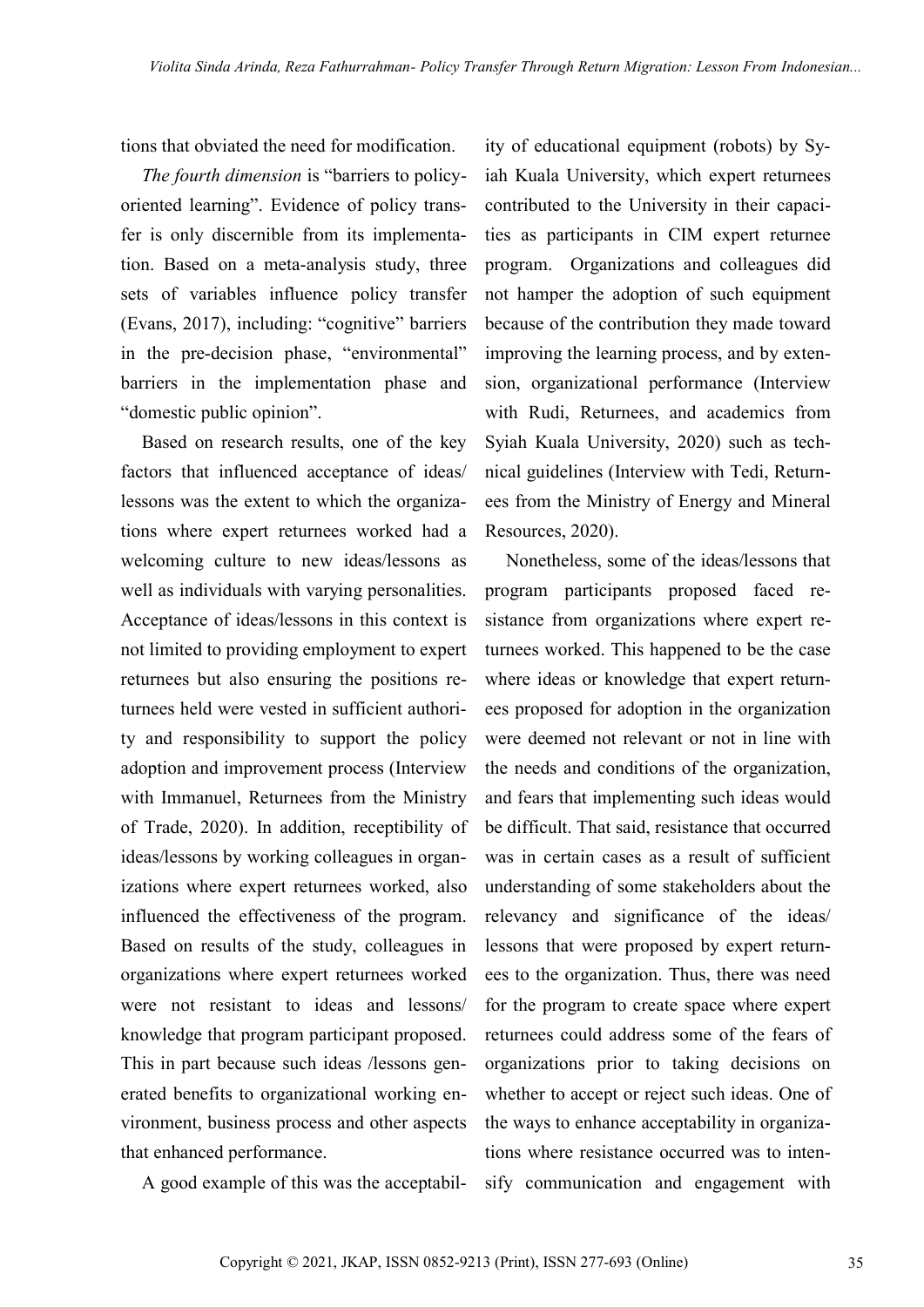middle managers and employees to explain the benefits, relevancy, and importance of adopting such ideas/lessons to working environment and employee performance in the organization (Interview with Rudi, Returnees, and academics from Syiah Kuala University, 2020). In some cases, resistance to ideas program participants proposed was attributable to the failure of communication between top management and leaders with managers and organizational staff about the need and urgency for the adoption. It is a problem that is emblematic of public bureaucracy that is festooned in rigidity that is formalized in operational procedures, multi layered decision making and hierarchy. Reducing such resistance called for negotiated agreements that supported by explanations and expositions of the urgency and importance of the proposed ideas to the organization.

Resistance from external sources was another obstacle, which ideas/lessons that CIM program participants proposed to organizations where they work. In most cases opposition to ideas arose downstream industries and agents that nursed fears that the implementation of ideas proposed would harm their businesses. This was the case with respect to ideas on agricultural products such as palm oil. Trade and agriculture practitioners and regulators showed resistance to proposals that were aimed at improving production and trading practices of palm oil. More specifically, producers of cosmetics, biodiesel, and other palm oil derivative industries were opposed to any ideas, which they deemed would con-

strain the supply of one their main raw material-palm oil (Interview with Immanuel, Returnees from the Ministry of Trade, 2020).

What should be underrated is the importance of winning the support of the local community if the ideas are not only going to be acceptable to organizations but also incorporated into aspects of organizations that affect communities. Many program participants found public opposition to ideas they proposed for adoption as a major obstacle that led to their rejection by organizations where they were employed. The main source of opposition came from members of the public, who perhaps did not have sufficient knowledge and information about the ideas and how their implementation would impact their lives. A good case in point was the idea of adopting organic waste processing system using black solid flies, which received support of Central Java provincial government. Despite the benefits of the idea to the community, the novelty of its implementation and public perception about the effect those involved in its adoption on their esteem in the community, meant that the idea failed to receive wide acceptance which eventually culminated in its abandonment (Interview with Ocasa, Returnees from the Central Java Provincial Government, 2020).

*The fifth dimension* is **"**Outputs from the process of transfer". Based on Hall (1993) terminology, there are several outputs of policy transfer process. First-order changes in the arrangement of policy instruments that are used to achieve policy objectives (marginal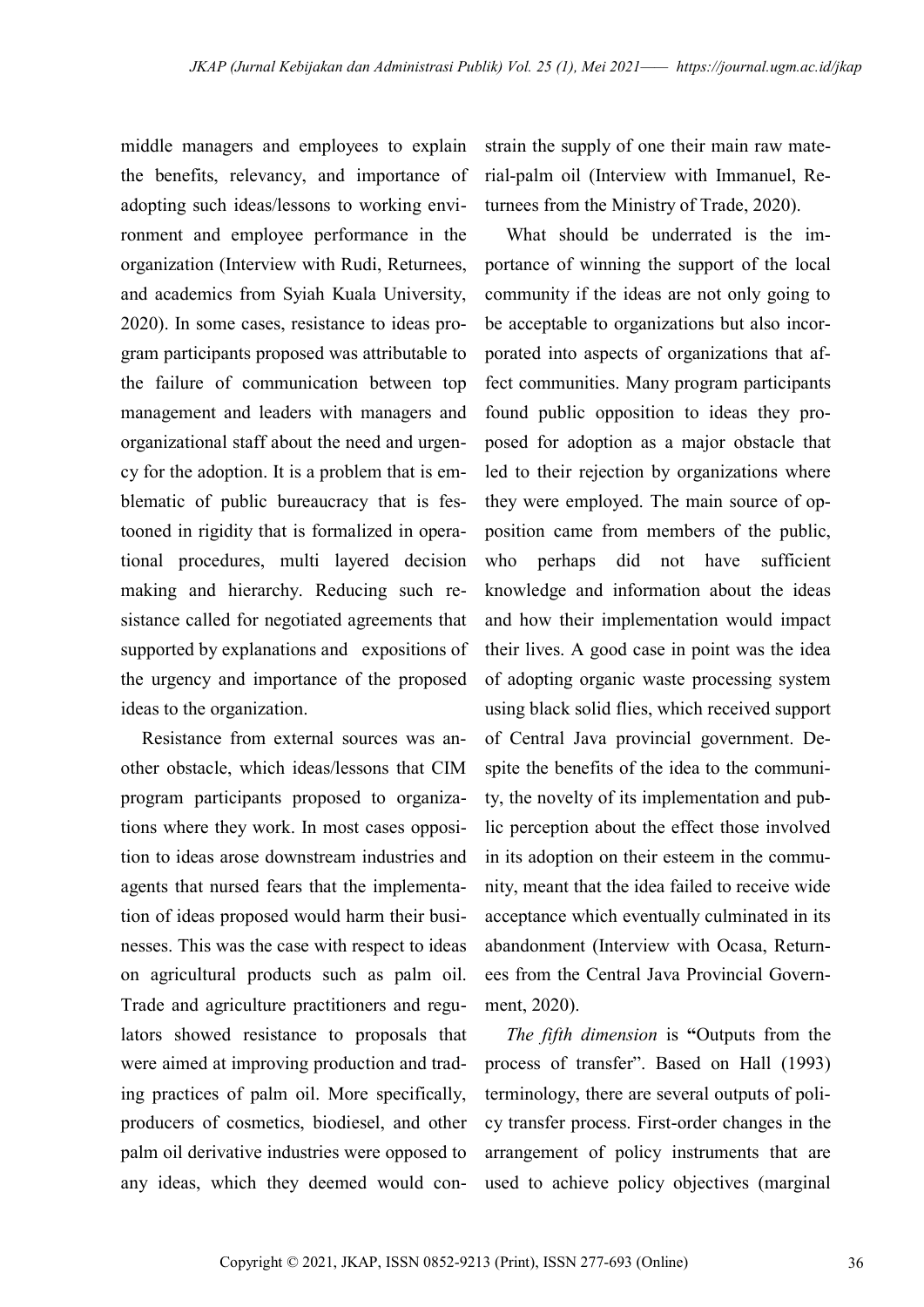adjustment to the status quo). Change can occur more than once during the compilation process. Changes can be in the form of a policy to increase budget support for improvement, which are reflected in past policies and new developments. Second, the second-order changes in policy instruments themselves, such as the development of new institutions and systems. This change takes the form of changing existing policy instruments without radically changing the objectives behind the policy. Third, changes in the actual goals that guide policy in certain areas (ideas, attitudes, and concepts). Not only have policy settings changed, but also there has also been a radical shift in the objectives and set of instruments that guide policy, which can lead to changes in ideas, attitudes, and concepts. Doubtless, policy change can generate negative lessons that can inform policy improvement (Evans, 2017).

The relevancy and importance of this dimension lies in helping in determining whether or not identifying policy transfer is beneficial to agencies/organizations. Based on the results of the study, respondents acknowledged the importance of outcomes of the policy transfer process in triggering and supporting changes/developments to existing policies/systems in the organization or agency where program participants were working. The changes and adjustments that were made were aimed at ensuring that the ideas or policies implemented based on ideas /lessons program participants proposed were in line with conditions and situation in Indonesia. This local actors who were participants in activities

notion was corroborated by one of the program participants who is an employee of Ministry of Energy and Mineral Resources. In responding to the need for changes in ideas/ lessons that were proposed, Tedi noted that changes in the policy transfer process was necessary in order to align them to existing policies and institutional framework in the organization. Specifically for ideas that related to changing technical guidelines in the mining industry, the adoption process entailed making changes that ensured that the impact of the policy change in the aftermath of the implementation of the technical guidelines created a level playing fields for large, medium, and small mining enterprises in Indonesia.

## **CONCLUSION**

The implementation of policy transfer through CIM's Returning Experts facilitated by the GIZ has the main goal of promoting development through knowledge transfer of ideas that support national development in general and the implementation of activities that contribute to archiving SDGs. The policy transfer process entails transfer of knowledge, experience, and networks that expert returnees acquired while studying and living in Germany. Output from policy transfers led to changes and adjustments in operational, management, and working environment of organizations that were beneficiaries of the program. Policy change through knowledge transfer contributed to strengthening various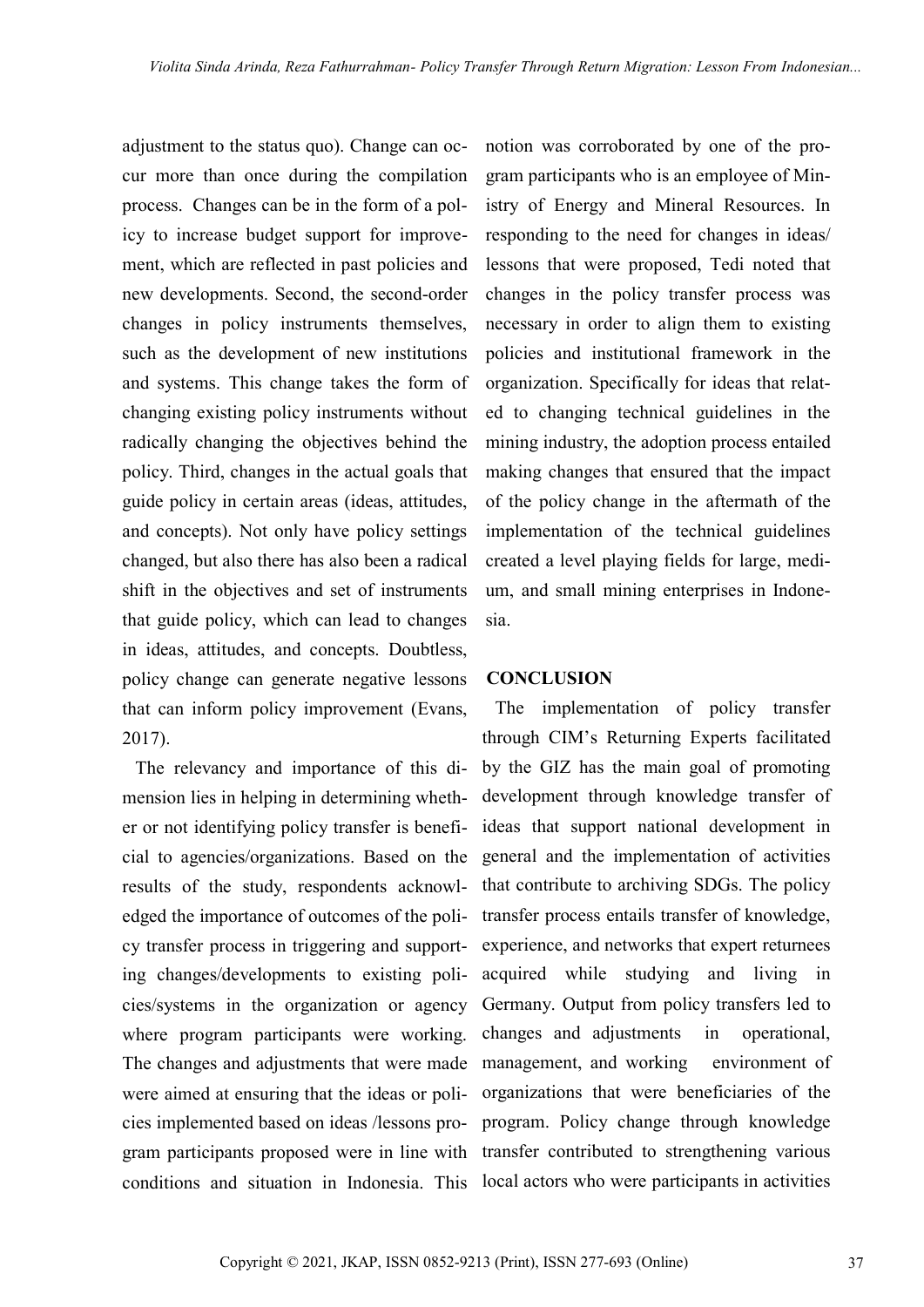that support development and SDG related in culture remains critical to the success of poli-Indonesia.

Highlights of the research underscore the fact that policy transfer occurs ing the urgency of the problems to be adthrough a negotiated process of the ideas/that dressed and the proposed solution ideas ofreturnees propose to agencies prior to fered by returnees are the main keys in overbecoming accepted and adopted in the coming obstacles to the transfer of policy organization. In most cases adoption of ideas/ knowledge is possible through a hybridization to improve our understanding of the main process that involves a combination of of sources of inspiration advocated by the returnnews ideas /knowledge with organizational ees, particularly under what conditions do the values and culture. The policy transfer process returnees are highly influenced by their expetakes mainly two forms including knowledge riences from abroad rather than the insights and experience. The adoption of knowledge that they get soon after their return or other and experience that expert returnees bring to the organization is preceded by or occurs in suggested to examine the collective impact simultaneity with alignment and adjustment of contributed by the returnees as a group (not as the ideas /lessons with conditions in the receiving organization. The policy transfer process faced various obstacles including lack of understanding of the relevancy and importance of ideas and knowledge to organizations and community, negative perception of the local community, and opposition from external stakeholders who considered the adoption of the ideas to be detrimental to their interests.

From this study, there are three following lessons learned for successful policy transfer processes: First, the policy transfer recipient, in general, will sort out which policy lessons are appropriate, and which are not. Therefore, the negotiated transfer form becomes preferable. Second, a learning process that accommodates the incorporation of ideas or policy lessons from outside into the preexisting local

cy transfer. Finally, substantial efforts to proresults vide understanding to key stakeholders regardlearning processes. Future research is required alternative resources. Furthermore, it is also an individual) to the achievement of wider local/national objectives and sustainable development goals (SDGs).

# **REFERENCES**

- BMZ.de. (2019). *Ministry*. https:// www.bmz.de/en/ministry
- Bulmer, S., Dolowitz, D., Humphreys, P., & Padgett, S. (2017). *Policy transfer in European Union Governance*. Routledge.
- Chapman, B. (2006). *Income Contingent Loans as Public Policy. Occasional Paper 2/2006, Canberra*. The Academy of the Social Sciences in Australia.
- Chen, Y. C. (2008). The limits of brain circulation: Chinese returnees and technological development in Beijing. *Pacific Affairs*, *81*(2), 195–215. https:// doi.org/10.5509/2008812195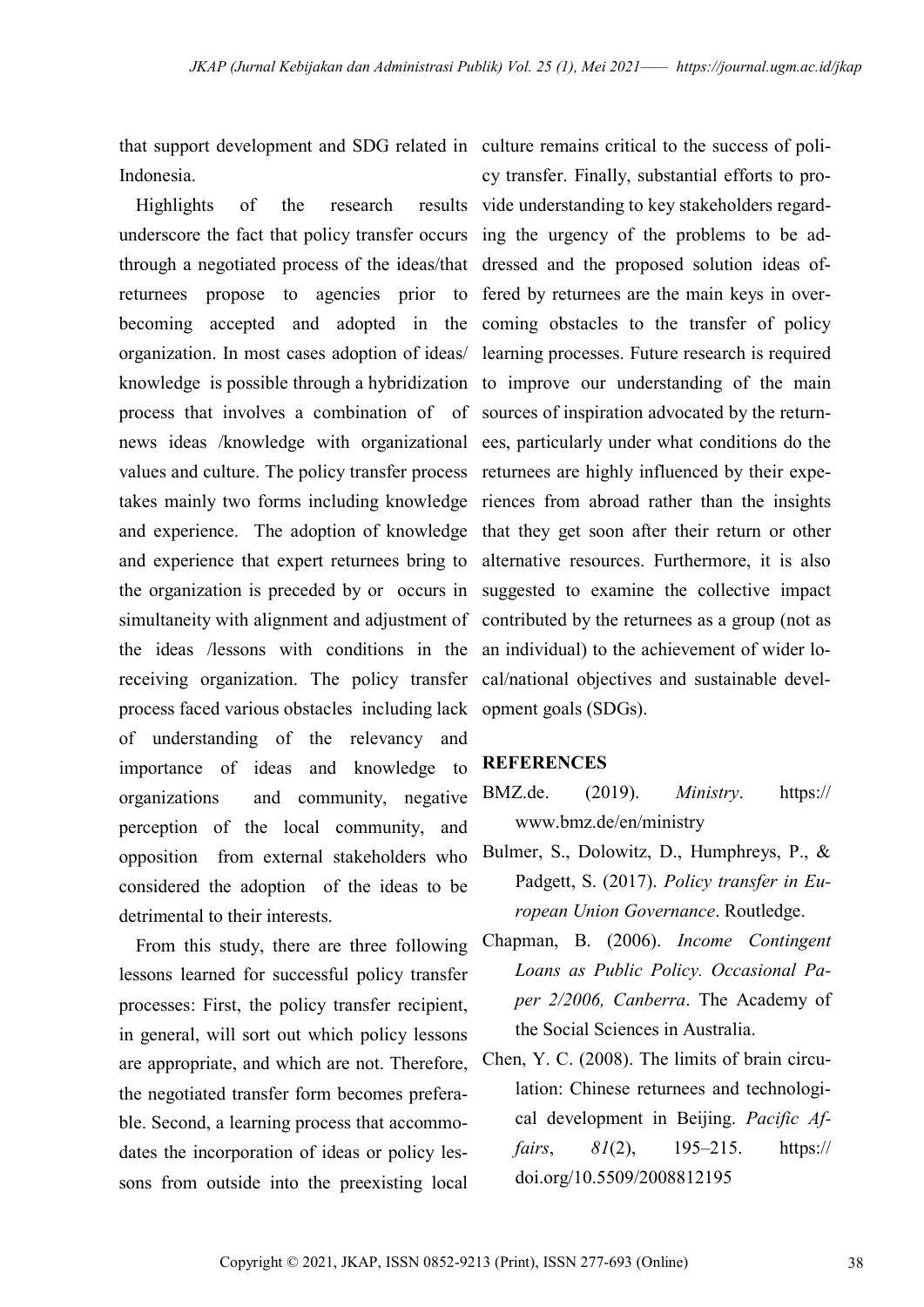- Cimoline. (2020a). *About CIM*. https:// www.cimonline.de/en/html/aboutcim.html
- Cimoline. (2020b). *Returning Experts*. https:// www.cimonline.de/en/html/returningexperts.html
- Dolowitz, D. P., & Medearis, D. (2009). Considerations of the obstacles and opportunities to formalizing cross-national policy transfer to the United States: A case study of the transfer of urban environmental and planning policies from Germany. *Environment and Planning C: Government and Policy*, *27*(4), 684–697. https:// doi.org/10.1068/c0865j
- Dunleavy, P., Mark, E., & McGregor, C. (2015). *Connected Government: Towards digital era governance?* https:// researchprofiles.canberra.edu.au/en/ publications/connected-governmenttowards-digital-era-governance
- Evans, M. (2010). *New Directions in the Study of Policy Transfer*. Routledge.
- Evans, M. (2017). *International Policy transfer: Between Global and Sovereign and Between Global and Local. In D. Stone & K. Moloney (Eds.), The Oxford Handbook of Global Policy and Transnational Administration (pp. 1-16)*. Oxford University Press.
- Evans, M., & Davies, J. (1999). Understanding policy transfer: A Multi‐level, multi‐ disciplinary perspective. Public administration, 77(2), 361-385. *Public Administration*, *77*(2), 361–385.
- GIZ.de. (2019). *Germany further supports*

*Indonesia with around 37 million EUR in grant funding*. https://www.giz.de/en/ worldwide/76182.html

GIZ.de. (2020). *Our Service*.

- Haas, P. M. (1992). Introduction: Epistemic communities and international policy coordination. In *International Organization* (Vol. 46, Issue 1). https://doi.org/10.1017/ S0020818300001442
- Hall, P. A. (1993). Policy Paradigms, Social Learning, and the State: The Case of Economic Policymaking in Britain. *Comparative Politics*, *25*(3), 275. https:// doi.org/10.2307/422246
- Minkman, E. (Ellen), van Buuren, M. W. (Arwin., & Bekkers, V. J. J. M. (Victor. (2018). Policy transfer routes: an evidence-based conceptual model to explain policy adoption. *Policy Studies*, *39*(2), 222–250. https://

```
doi.org/10.1080/01442872.2018.1451503
```
Park, C., Wilding, M., & Chung, C. (2014). The importance of feedback: Policy transfer, translation and the role of communication. *Policy Studies*, *35*(4), 397–412. https://

doi.org/10.1080/01442872.2013.875155

- Saldana, J. (2015). *The Coding Manual for Qualitative Researchers (3rd edition)*. SAGE Publications.
- Stone, D. (1999). Learning Lessons and Transferring Policy across Time, Space and Disciplines. *Politics*, *19*(1), 51–59. https://doi.org/10.1111/1467-9256.00086

Yalcin, B. (2018). What is Globalization. *ResearchGate Article*. https://doi.org/10.13140/